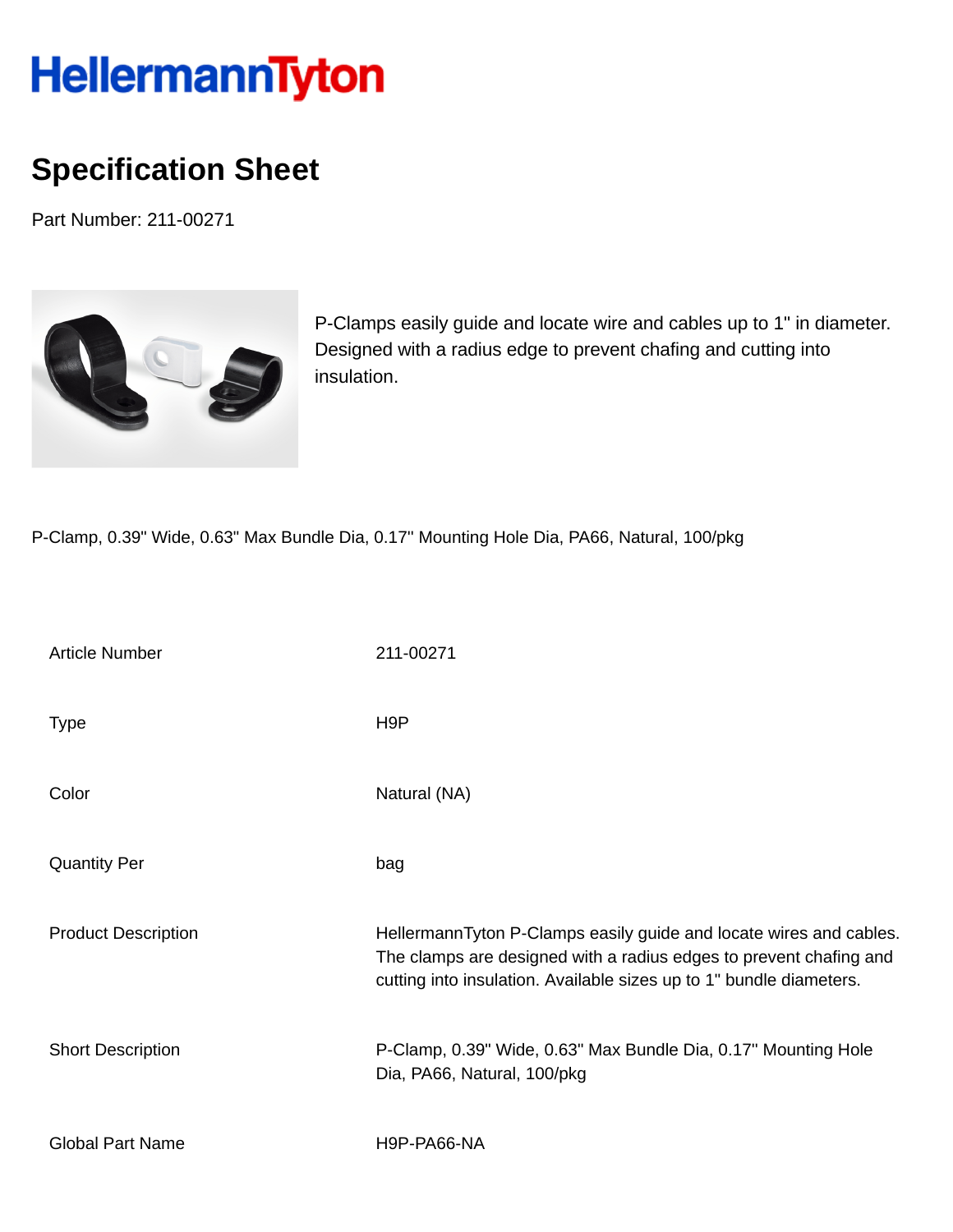| <b>Fixation Method</b>                  | screw-hole       |
|-----------------------------------------|------------------|
| Variant                                 | Closed           |
| Width W (Imperial)                      | 0.39             |
| Width W (Metric)                        | 10.0             |
| <b>Bundle Diameter Max (Imperial)</b>   | 0.63             |
| <b>Bundle Diameter Max (Metric)</b>     | 16.0             |
| Nominal Diameter (Imperial)             | 0.63             |
| Nominal Diameter (Metric)               | 16.0             |
| Wall Thickness WT (Imperial)            | 0.059            |
| Wall Thickness WT (Metric)              | 1.5              |
| Mounting Hole Diameter D (Imperial)     | 0.17             |
| Mounting Hole Diameter D (Metric)       | $4.2 \text{ mm}$ |
| Mounting Hole Diameter D Min (Imperial) | 0.17             |
| Mounting Hole Diameter D Max (Imperial) | 0.17             |
| Mounting Hole Diameter D Max (Metric)   | 4.2              |
| Mounting Hole Centers (Imperial)        | 0.63             |